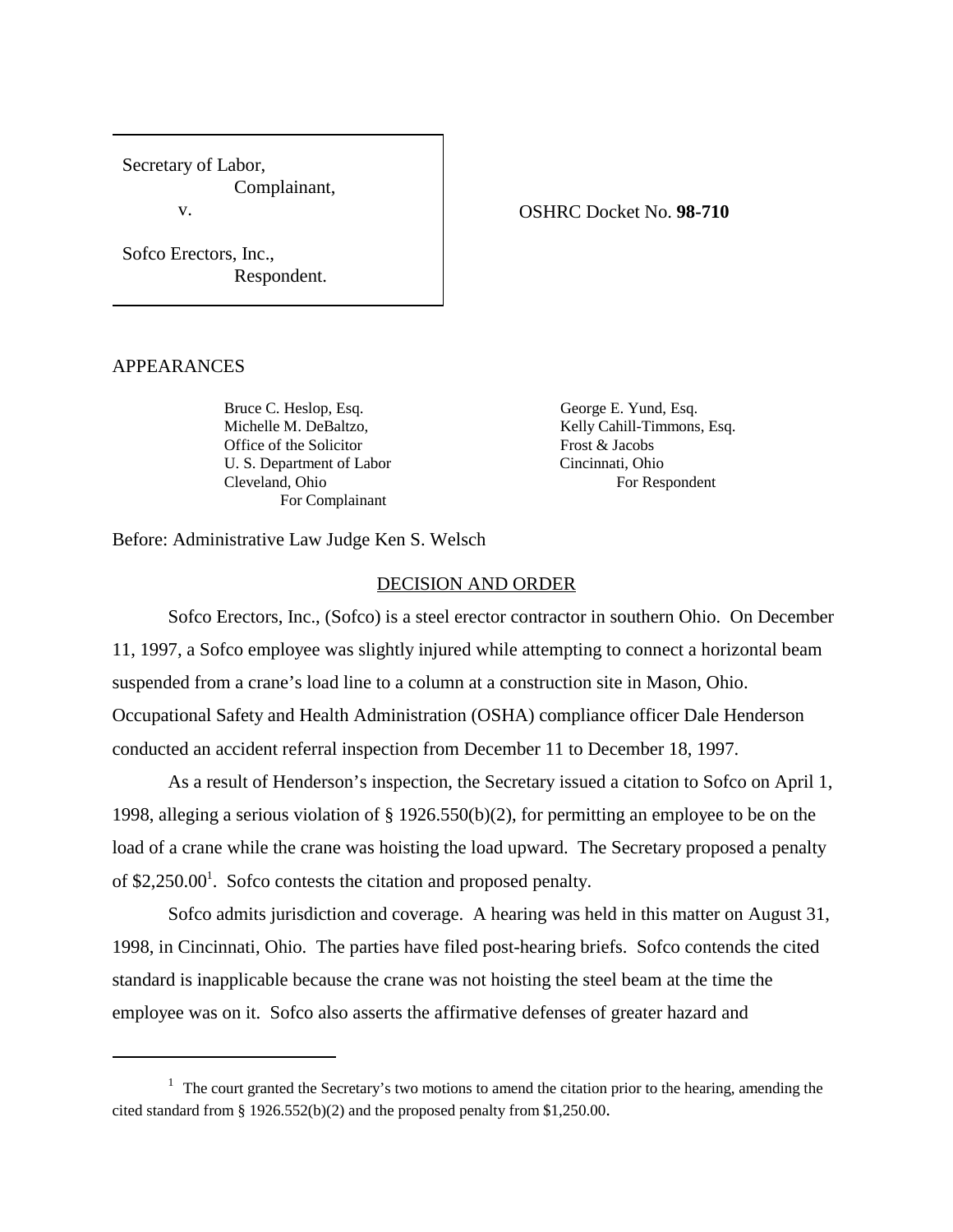infeasibility. For the reasons set out below, the court finds that the crane was not hoisting the beam at any time while the employee was on it. The citation is, therefore, vacated.

### **Background**

On December 11, 1997, Sofco employees were performing steel erection work at a job site in Mason, Ohio, where a multi-story structural steel building was being erected (Tr. 61-62, 103). Sofco employee Tony Sturgeon, working as a connector on the job site, was connecting a horizontal steel beam (beam 14C) to two columns while the beam was supported by the crane's load line (Tr. 46). The crane was operated by Ralph Chilelli, an employee of Carlisle Crane Company (Tr. 114). The beam was approximately 12½ feet above the ground (Tr. 107).

Sturgeon first connected the right end of the beam to one column with two bolts. While he made this connection, Sturgeon was not on beam 14C (Tr. 122-123). The left end of beam 14C was wedged against the second column, approximately 4 or 5 inches below the location where the bolt holes would align with those in the column (Tr. 119). Sturgeon went out onto the beam to position it and connect it to the column. Sturgeon used a pry bar or a spud wrench to attempt to align the bolt holes, while another Sofco employee loosened the anchor bolts at the bottom of the column (Tr. 66-67, 115, 119). Most beams that are connected in steel erection need to be adjusted to align the bolt holes properly. Sturgeon's actions with the pry bar or spud wrench are standard in the steel erection industry (Tr. 129-130).

After Sturgeon went out on the beam to position and connect it, the crane operator exerted no additional pressure on the load line connected to the beam. Chilelli did not attempt to raise or lower the beam while Sturgeon was on it (Tr. 116-118). As Sturgeon attempted to position the beam, it sprang upward about 4 or 5 inches, pinning Sturgeon's leg (Tr. 121). Sturgeon's leg was bruised as a result. He was treated at a local hospital and released the same day (Tr. 289).

#### **Stipulations**

The Secretary and Sofco filed a set of stipulations at the beginning of the hearing. The stipulations state, in pertinent part (Exh. J-1):

1. May 11, 1994, OSHA announced that it had established the Steel Erection Negotiated Rulemaking Advisory Committee (SENRAC) (59 Fed. Reg. 24389) in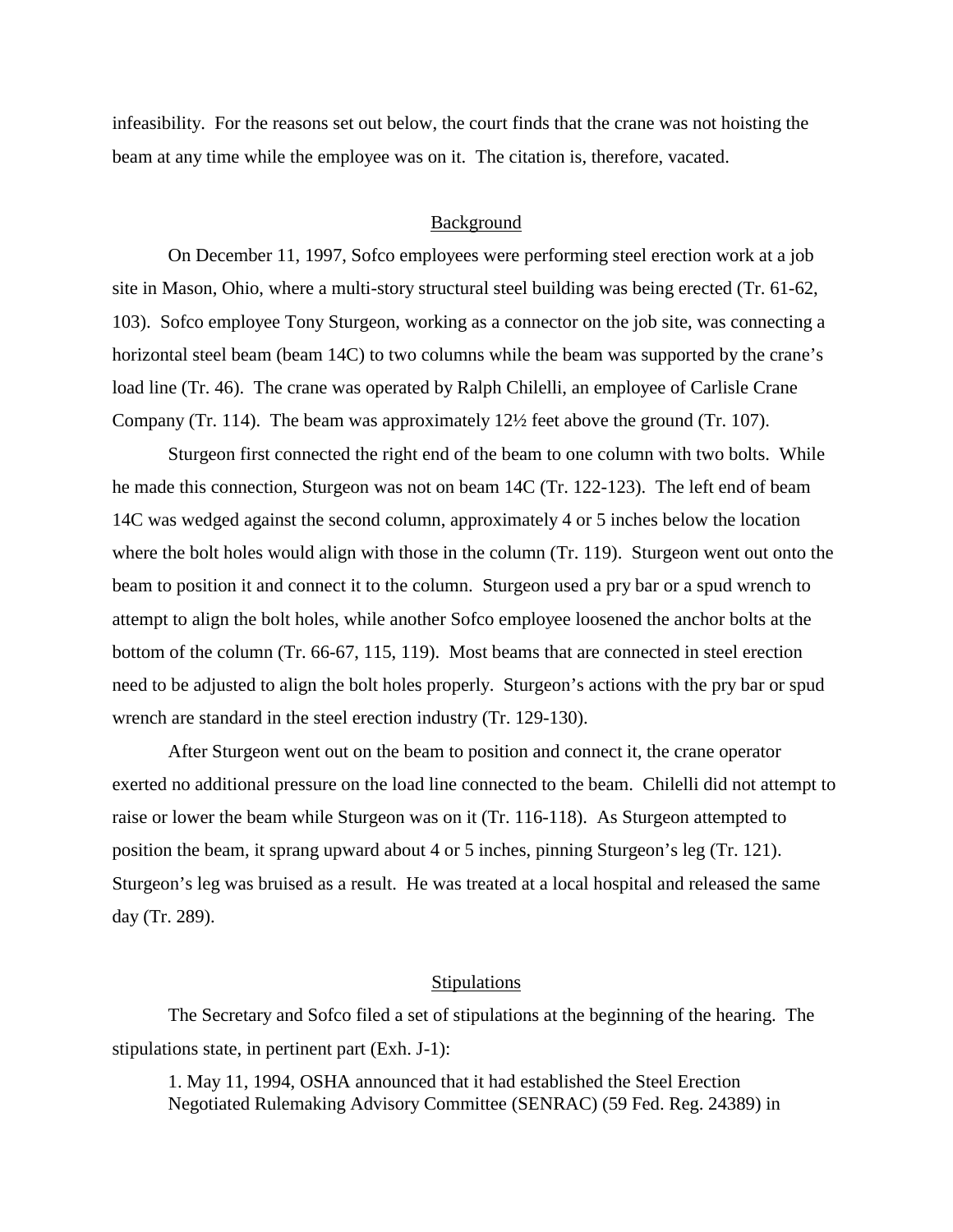accordance with the Federal Advisory Committee Act (FCA) (5 U.S.C. 561, *et seq*.) and section 7(b) of the Occupational Safety and Health Act (29 U.S.C. 656(b)) to resolve issues associated with the development of a Notice of Proposed Rulemaking on Steel Erection. 63 Fed. Reg. 43452, 43453 (August 13, 1998).

2. Appointees to the Committee included representatives from labor, industry, public interests and government agencies, including OSHA. 63 Fed. Reg. 43452, 43453 (August 13, 1998).

3. The proposed rule developed by the SENRAC Committee is located at 63 Fed. Reg. 43452 (August 13, 1998).

4. The proposed rule developed by the SENRAC Committee and located at 63. Fed. Reg. 43452 (August 13, 1998) is not a final rule.

5. The proposed rule developed by the SENRAC Committee proposes to revise the construction industry safeguards addressing steel erection. 63 Fed. Reg. 43452 (August 13, 1998).

6. The principal hazards addressed by the proposed rule developed by the SENRAC Committee and located at 63 Fed. Reg. 43452-43513 (August 13, 1998) are those associated with working under loads; hoisting, landing and placing decking; column stability; double connections; hoisting, landing and placing steel joists; and falls to lower levels. 63 Fed. Reg. 43452 (August 13, 1998).

7. The proposed rule developed by the SENRAC Committee and located at 63 Fed. Reg. 43452-43513 (August 13, 1998) does not address the situation for which the Respondent, Sofco Erectors, Inc., has been cited.

# Discussion

The Secretary alleges that Sofco committed a serious violation of § 1926.550(b)(2),

which provides in pertinent part:

All crawler, truck, or locomotive cranes in use shall meet the applicable requirements for design, inspection, construction, testing, maintenance and operation as prescribed in the ANSI B30.5-1968, Safety Code for Crawler, Locomotive and Truck Cranes.

Section 5-3.2.3(e) of ANSI B30.5-1968 (hereafter referred to as "Section (e)") provides:

The operator shall not hoist, lower, swing, or travel while anyone is on the load or hook.

The Secretary has the burden of proving her case by a preponderance of the evidence.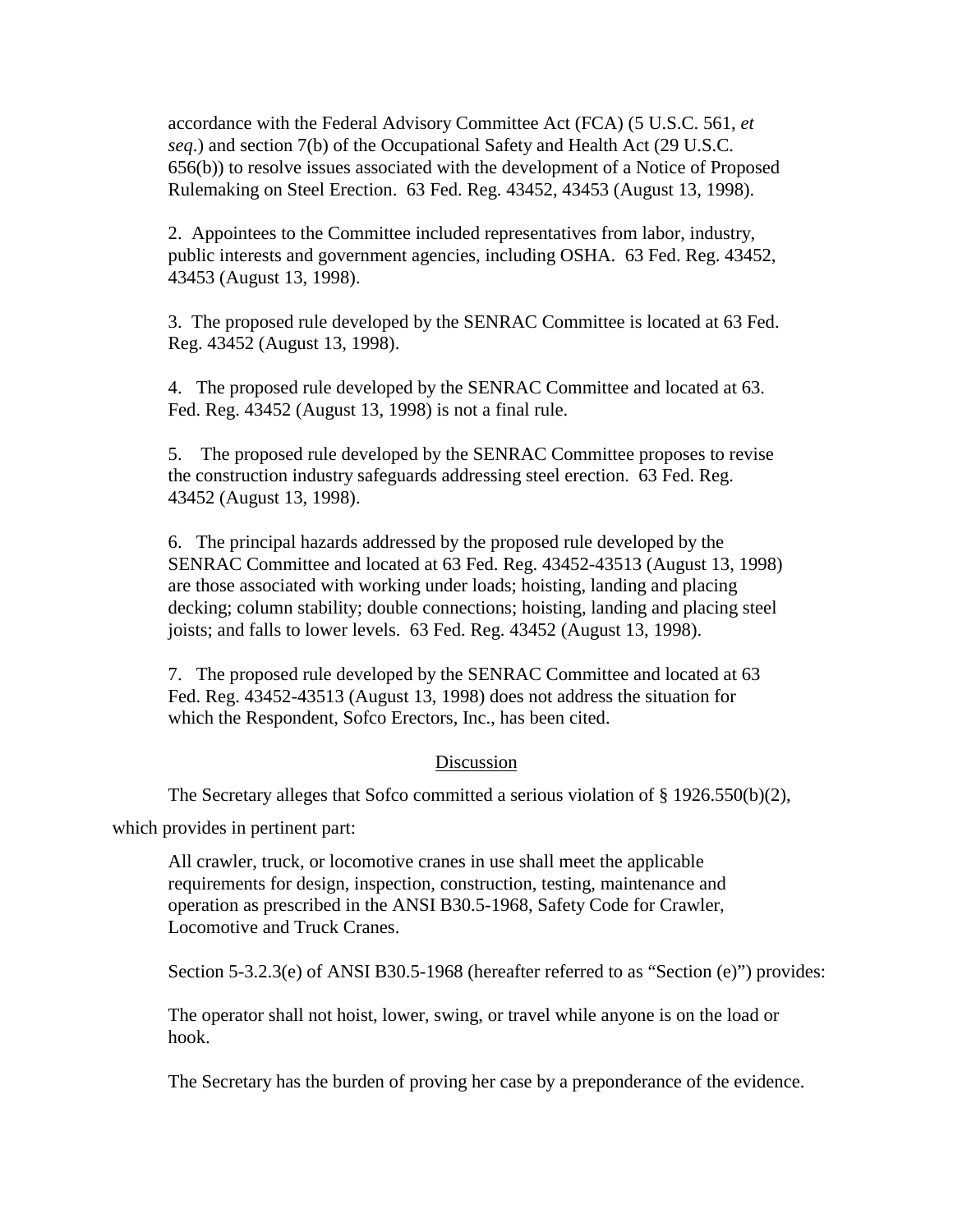In order to establish a violation of an occupational safety or health standard, the Secretary has the burden of proving: (a) the applicability of the cited standard, (b) the employer's noncompliance with the standard's terms, (c) employee access to the violative conditions, and (d) the employer's actual or constructive knowledge of the violation (*i.e.,* the employer either knew or, with the exercise of reasonable diligence could have known, of the violative conditions).

### *Atlantic Battery Co.,* 16 BNA OSHC 2131, 2138 (No. 90-1747, 1994).

Sofco stipulated that, if a violation were found, its employee was exposed to the hazard and that Sofco had knowledge of the violative condition. Sofco argues that the cited standard is inapplicable to the cited condition, and that consequently Sofco was not in noncompliance with the terms of the standard.

## **Applicability**

The crane Chilelli was operating at the time of the accident was a P&H Model C65 Crawler Crane (Tr. 114). Section 1926.550(b)(2) indisputably applies to the crane in use at the time of Sturgeon's accident. Sofco argues, however, that Section (e), as incorporated by § 1926.550(b)(2), does not apply to the operation that was in progress at the time Sturgeon was on beam 14C because the crane operator was not hoisting, lowering, swinging, or traveling during that time.

The Secretary agrees that, had the beam been simply suspended from the load line while Sturgeon was on it, no violation would occur (Tr. 177-178). It is undisputed that Chilelli did not operate the crane while Sturgeon was on beam 14C. Chilelli's uncontradicted testimony was, "I did not move it. After he went out there I did not touch the controls" (Tr. 118). The Secretary argues, however, that although Chilelli did not touch the controls once Sturgeon was on the beam, he had applied tension to the beam prior to Sturgeon's getting on it. Because there was tension on the line greater than what was needed to merely suspend the load, the crane operator was in the process of hoisting the beam the entire time Sturgeon was on it. Although Chilelli was not actively manipulating the controls in the crane's cab, the Secretary argues, the beam was still capable of making a sudden upward movement, as it did when Sofco's employees managed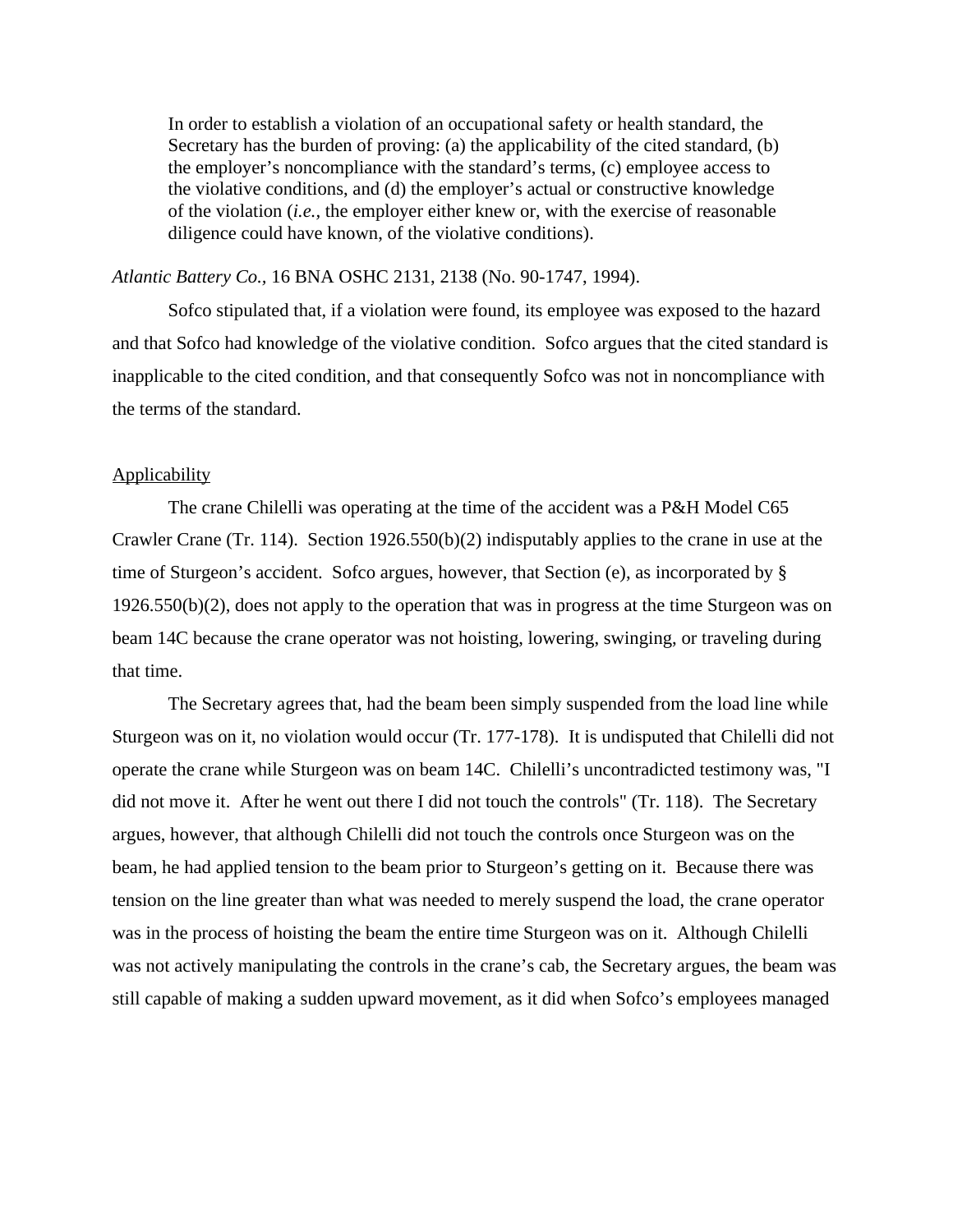to dislodge it.<sup>2</sup>

In applying a standard, its language must be interpreted in a reasonable manner consistent with a common sense understanding. *Globe Industries,* 10 BNA OSHC 1596, 1598 (No. 77- 4313, 1982). The words are to be viewed in context, not in isolation, and judged in light of their application to the facts of the case. *Orment Corp.,* 14 BNA OSHC 2134, 2135 (No. 85-531, 1991). The Review Commission recognizes that another standard may be used to give meaning to an undefined, broad term in a cited standard. *Simpson, Gumpertz & Heger, Inc.,* 15 BNA OSHC 1851, 1857-1858 (No. 89-1300, 1992), *aff'd. on other grounds*, 3 F.3d 1 (1st Cir. 1993).

A safety standard is generally construed liberally to allow broad coverage in carrying out the congressional intent to provide safe and healthful working conditions. The standard must, however, give an employer fair notice of the conduct it prohibits or requires. A standard is not impermissibly vague simply because it is broad in nature. *J. A. Jones Constr. Co.,* 15 BNA OSHC 2201, 2205 (No. 87-2059, 1993). Instead, "a broad regulation must be interpreted in the light of the conduct to which it is being applied and external, objective criteria, including the knowledge and perceptions of a reasonable person, may be used to give meaning to such a regulation in a particular situation." *J. A. Jones* at 2205-2206.

The word "hoist" is not defined in § 1926.550(b) or in the ANSI B30.5-1968 (Tr. 152- 153). *The American Heritage Dictionary, Second College Edition* (1982), defines the verb "hoist" to mean "[t]o raise or haul up with or as if with the help of a mechanical apparatus." The definition denotes an action resulting in an upward movement. This accords with the use of "hoist" in Section (e), which states, "The operator shall not hoist . . . while anyone is on the load. . . " Section (e) prohibits specific acts by the operator "*while* anyone is on the load." It does not prohibit acts by the operator before anyone gets on the load. The act of hoisting requires an active, intentional maneuver on the part of the crane operator. Tension that remains in the load line when the load is immovable because it has become stuck is not the equivalent of hoisting. The fact that the left side of the beam moved upward 4 or 5 inches when Sturgeon pried it loose

 $2$  In addition to arguing that the operation did not constitute a "hoist," Sofco also argues that beam 14C at the time Sturgeon was on it did not constitute a "load." Sturgeon had already connected the right end of 14C to the right-hand column at the time he went on the beam. Sofco argues that at this point, the beam ceased to be a load and became a part of the structure. Because the court has determined that the crane operator was not hoisting at the time Sturgeon was on beam 14C, it is not necessary to address this argument.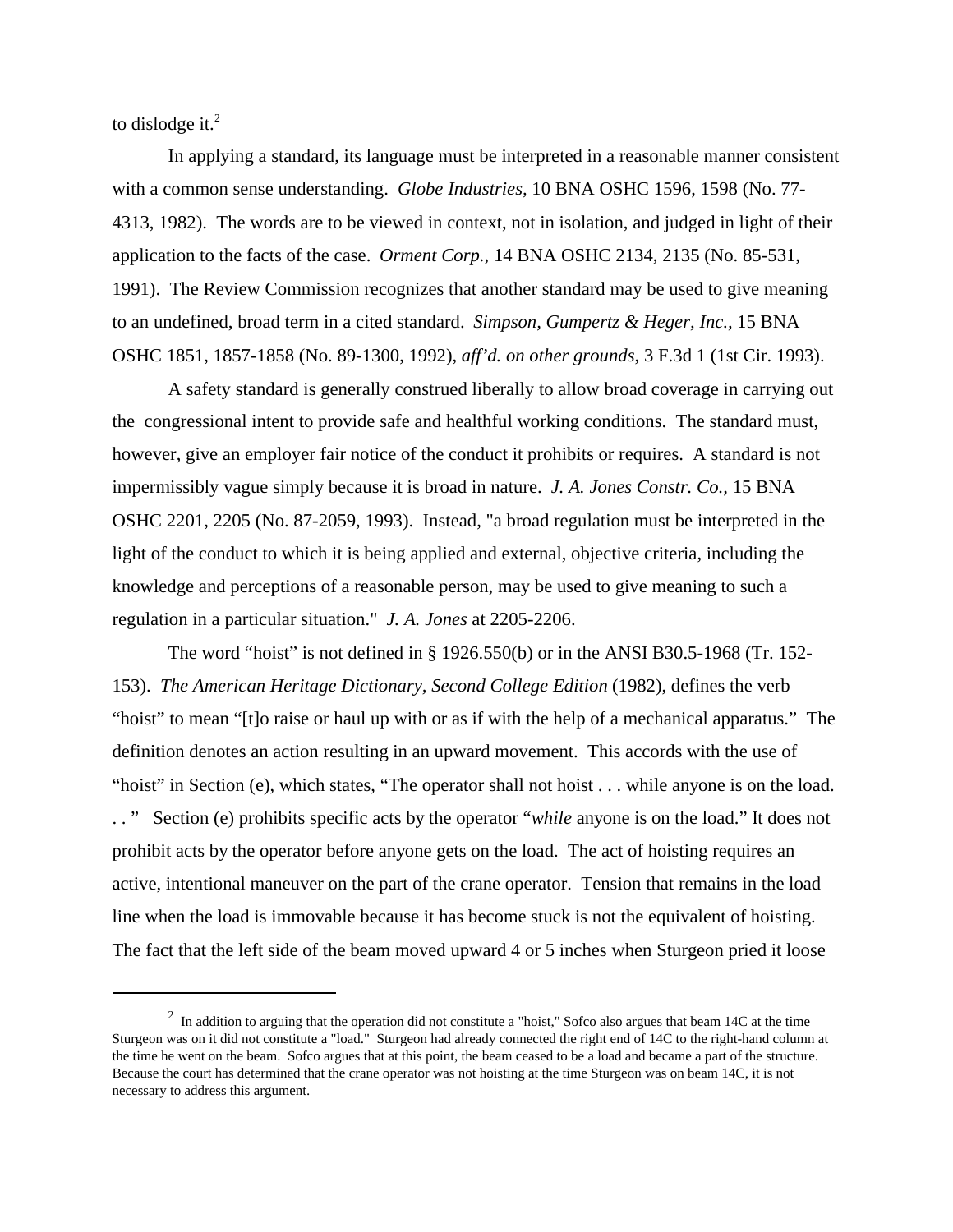does not establish that the beam was being hoisted.

The Secretary's expert witness, OSHA compliance officer John Newquist, explained why he believes a load can be hoisted even when there is no movement of the load (Tr. 153-154):

The analogy I would use a lot of times, they lift precast slabs. The suction on the ground when they want to pull it up, there is force on the slab being pulled upwards, but the slab does not move to the suction. At some time there is a release of that force and then the load moves upward. So, they are still trying to hoist the slab, even though it may not be technically moving.

Newquist's example focuses on the movement of the load. He does not mention what the operator is doing to influence the movement. Section (e), however, focuses on the actions of the operator. It is what the operator does that determines whether any hoisting is taking place.

In Newquist's example the crane operator is necessarily applying continuous and increasing tension to the load line. The operator is engaging in an active process to raise the precast slab. When the slab is released from its suction, the operator will presumably hoist or swing it to its desired location. In the present case, Chilelli refused Sturgeon's request to increase the tension on the load line while Sturgeon was on the beam. There was no action on Chilelli's part to raise the beam. Section (e) clearly prohibits hoisting by *the operator*. If Chilelli did not engage the crane controls once Sturgeon was on the beam, the operator did not hoist the load while anyone was on it.

The current edition of the ANSI standard that is incorporated in § 1926.550(b)(2) does not contain language prohibiting hoisting, lowering, swinging or traveling while someone is on the load. The revised standard states, "Personnel shall not be permitted to ride the bare hook or a load of material suspended from the hook" (Exh. R-4). "Riding the load" is understood in the steel erection industry to mean using the load or hook for transportation from one point to another (Tr. 167-168, 215, 245, 261, 276).

The Secretary is correct in pointing out that Section (e) of the cited standard applies in the present case, and not the revised standard, which has no force and effect. It is instructive, however, in manifesting the purpose for which Section (e) was drafted. The intent of Section (e) appears to be to prohibit the crane operator from transporting personnel from one point of the job site to another. It does not appear to address the situation at issue, where a beam is suspended from a load line, with one end connected to a column, while a connector attempts to position the